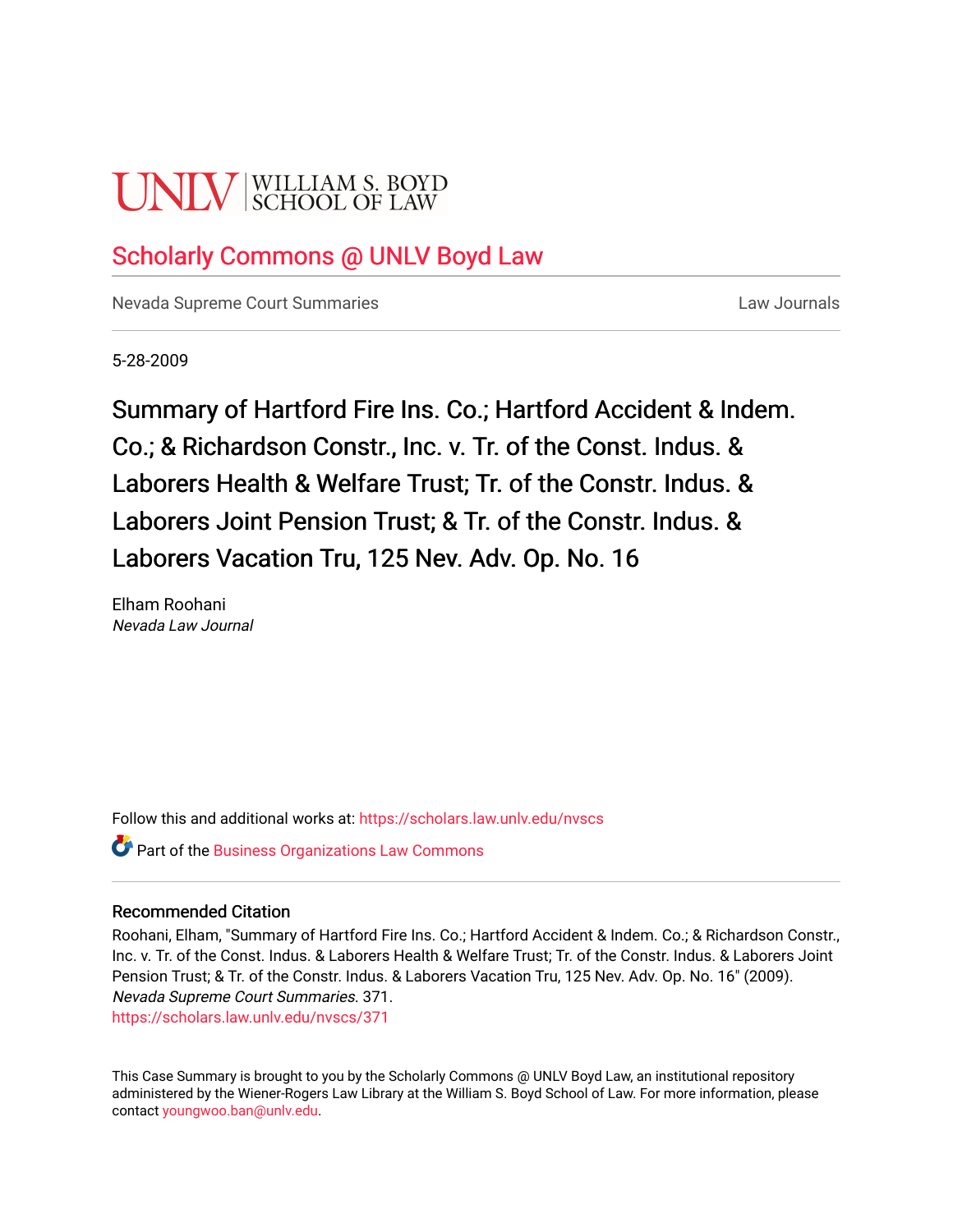## **Hartford Fire Ins. Co.; Hartford Accident & Indem. Co.; & Richardson Constr., Inc. v. Tr. of the Const. Indus. & Laborers Health & Welfare Trust; Tr. of the Constr. Indus. & Laborers Joint Pension Trust; & Tr. of the Constr. Indus. & Laborers Vacation Trust 125 Nev. Adv. Op. No. 16 (May 28, 2009)[1](#page-1-0)**

### **Corporate Law – Liability for Employee Benefits, ERISA, and Labor Agreements**

#### **Summary**

 Acceptance of the Ninth Circuit's two certified questions: whether trustees must provide notice to recover on (1) payment bonds against surety and (2) against the general contractor.

#### **Disposition/Outcome**

 The Court answered the first question in the positive concluding that NRS 399.035 requires a trustee to provide notice of claims to collect claims against the bond. The Court answered the second question in the negative concluding that NRS 608.150 does not require notice of claims to collect claims against the general contractor.

#### **Factual and Procedural History**

 Richardson, a general contractor, entered into statutorily required bond agreements with Hartford Fire and Hartford Accident (Hartford). The bond agreements made Richardson and Hartford jointly and severally liable. Richardson subcontracted Desert Valley, a party to the Laborer's Union Agreement. That agreement required Desert Valley to make payments to certain employee benefit trust funds. The trust funds conformed to the Labor Management Relations  $\text{Act}^2$  $\text{Act}^2$  and ERISA.<sup>[3](#page-1-2)</sup> Desert Valley failed to make payments to the trust funds for its employees who worked on Richardson projects.

 Trustees for the employees (respondents in this action) filed suit against Desert Valley for the ERISA violations. Desert Valley answered the complaint and thereafter filed for bankruptcy, effectively halting the action for several years. The trustees amended the complaint to include state law claims against Hartford<sup>[4](#page-1-3)</sup> and Richardson.<sup>[5](#page-1-4)</sup>

 In its defense, Hartford argued that the trustees failed to meet a condition precedent to recovery, giving the contractor (Richardson) notice as required by NRS 339.305. The trustees filed an opposition and a motion for summary judgment arguing that because the trustees did not have a direct contractual relationship with Desert Valley, the trustees did not have to give notice to Richardson under the statute. Also, because the federal court entered judgment against Desert Valley, no genuine issues of material fact remained to be resolved. The federal court granted summary judgment in favor of the trustees. Hartford and Richardson appealed. The Ninth Circuit certified two questions to the Nevada Supreme Court. First, to recover under NRS 339.035(1) must trustees comply with notice requirements, even if there is no contractual relationship with the subcontractor? Second, to recover under NRS 608.150 against a contractor

 $\overline{a}$ 

<span id="page-1-0"></span><sup>&</sup>lt;sup>1</sup> By Elham Roohani

<span id="page-1-1"></span> $2^{2}$  29 U.S.C. § 186(c)(5) (2006).

<sup>3</sup> 29 U.S.C. § 1002 (2006).

<span id="page-1-3"></span><span id="page-1-2"></span><sup>&</sup>lt;sup>4</sup> Claims against Hartford were based on NEV. REV. STAT. § 339.305, allowing claims for unpaid labor and materials

<span id="page-1-4"></span>costs to be brought against the payment bond. 5 Claims against Richardson were based on NEV. REV. STAT. § 608.150, which holds general contractors liable for its subcontractors failure to pay labor and materials costs.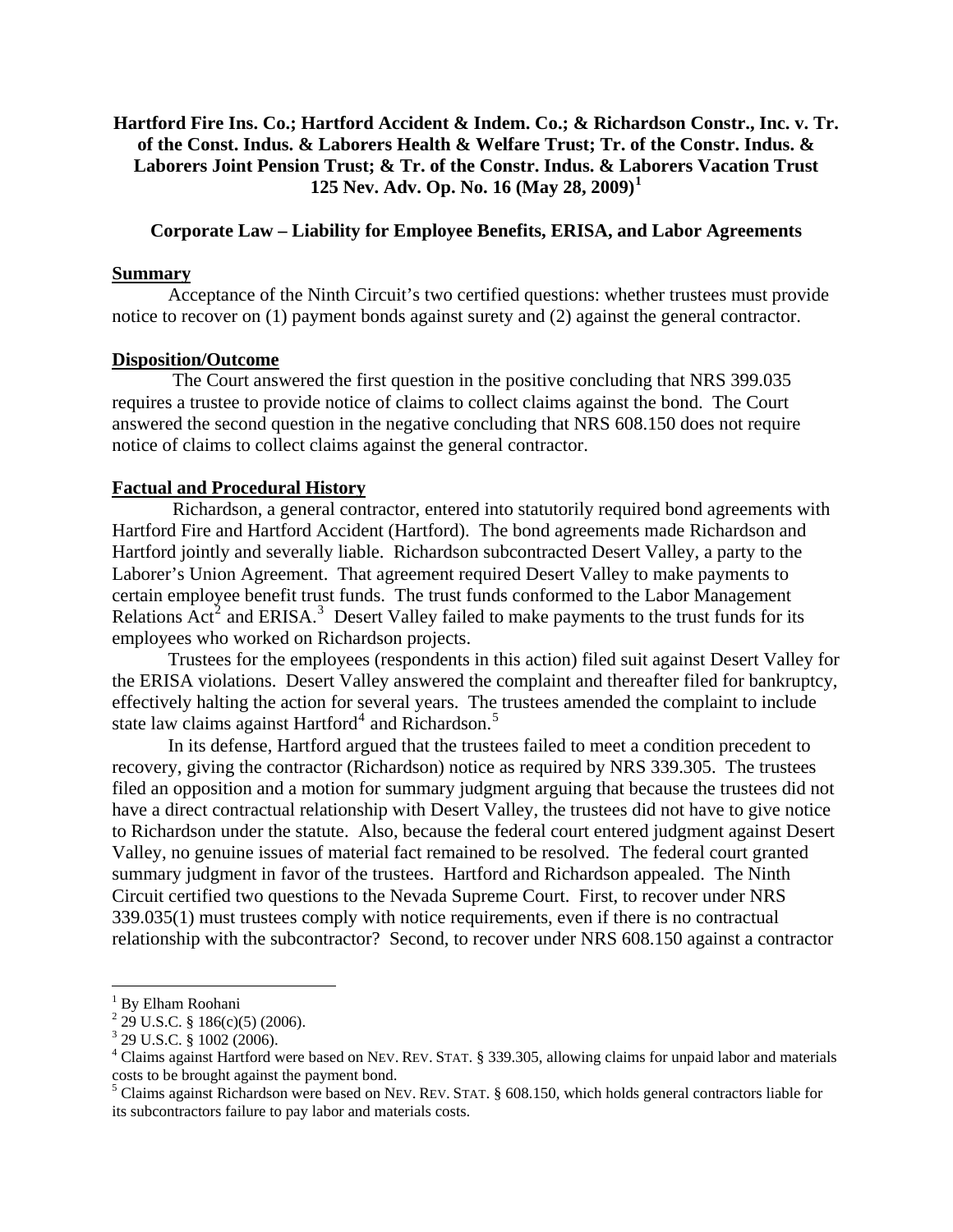where there is a statutory bond, must trustees comply with notice requirements even if there is not contractual relationship with the subcontractor?

#### **Discussion[6](#page-2-0)**

 $NRS$  339.305<sup>[7](#page-2-1)</sup> relates to both certified questions. The statute was modeled after the Miller Act<sup>[8](#page-2-2)</sup> and as such federal precedent is persuasive.

#### *Standing*

As a preliminary matter, the Court held that the trustees had standing to assert claims on behalf of the employees because they were effectively standing in the shoes of the employees. Relying on the plain meaning of the statutory language, the trustees did not perform labor or furnish material, did not have any contractual relationship with Richardson, and were only third party beneficiaries of the labor agreement between Desert Valley and the Labor Union. The Court reasoned that although the third party beneficiary status alone did not confer standing to the trustees, the Supreme Court decision in *Carter*<sup>[9](#page-2-3)</sup> allows trustees to sue on the bond as assignees of the employee.

#### *Notice to collect from Hartford, the surety company, under NRS 339.035*

 The Court held that because the trustees represent the employees and stand in the shoes of the employee, they are required, as employees would be, to provide notice to Richardson to recover payment on the bond. Under NRS 339.035(2), claimants who have a relationship with the subcontractor must give notice regarding costs of labor and materials. The Court reasoned that because the statute creates a remedy where none existed before, it is "not unfair" to demand a condition precedent for notice to the subcontractor.<sup>[10](#page-2-4)</sup>

Relying on the plain language of the statute, the Court rejected the trustees' argument that because they did not have a direct contractual relationship, they did not have to give notice. The court rationalized that either the trustees had to give notice to recover, or they had no standing if they did not have to give notice. Similarly, the trustees argued that because they have a unique role to protect the interests of the employees, the court should apply the statute more broadly to them. The Court rejected this argument as well, noting that the factual background in *Lewis* was not analogous to the present situation.<sup>[11](#page-2-5)</sup> The Court refused to allow the trustees to bypass an intentionally placed legislative condition precedent.

The trustees also argued that, practically speaking, notice should only be required when there is a direct contractual relationship with the subcontractor. The Court rejected this argument based on previous holdings stressing the importance of notice, and similarly holding that it is

 $\overline{a}$ 

<span id="page-2-0"></span><sup>6</sup> Several amici curiae briefs were filed with the Court.

<span id="page-2-1"></span><sup>&</sup>lt;sup>7</sup> NEV. REV. STAT. § 339.035 states in relevant part: "1... any claimant who has performed labor or furnished material in the prosecution of the work provided for in any contract for which a payment bond has been given ... and who has not been paid in full ... may bring an action on such payment bond in his own name to recover any amount due him for such labor or material[.] 2. Any claimant who has a direct contractual relationship with any subcontractor of the contractor who gave such payment bond, but no contractual relationship, express or implied, with such contractor, may bring an action on the payment bond only [if he provided certain written notices of the claim to the contractor.]

<span id="page-2-2"></span> $840$  U.S.C. §§ 270(b)-(c) (1935).

<span id="page-2-3"></span><sup>&</sup>lt;sup>9</sup> United States v. Carter, 353 U.S. 210, 211-215 (1957).

<span id="page-2-4"></span><sup>&</sup>lt;sup>10</sup> Garff v. J.R. Bradley Co., 436 P.2d 428, 431 (1968).

<span id="page-2-5"></span><sup>&</sup>lt;sup>11</sup> Lewis v. Benedict Coal Corp., 361 U.S. 459 (1960) (the trustees cited and analogized to *Lewis* in support of their argument).